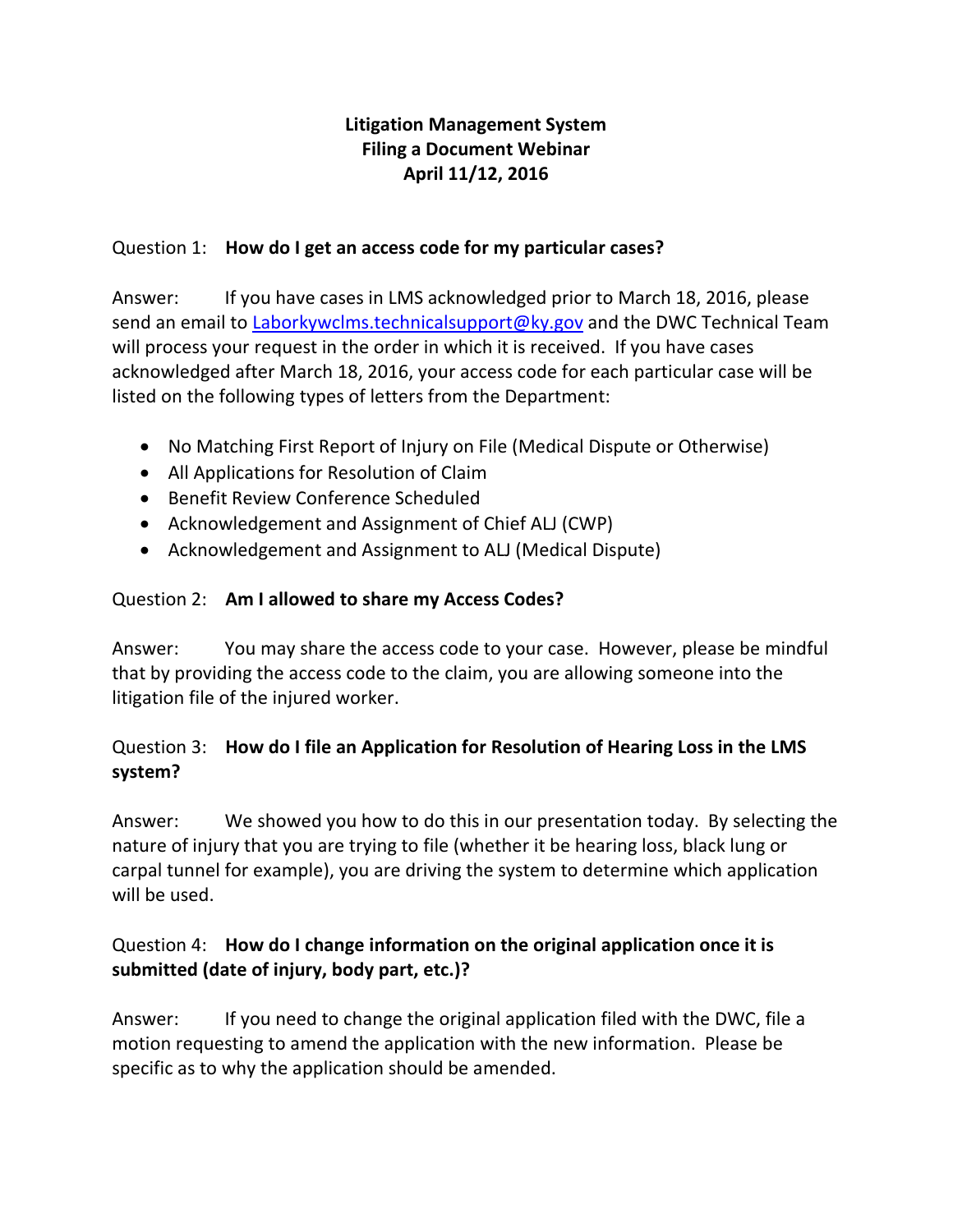### Question 5: **Are we able to file a black lung and hearing loss claim on the same application?**

Answer: No you are not able to do this. When you are filing the application, you would begin with a nature of 'black lung' and fill out the pertinent information about the claim. Next you would begin the process of filing a hearing loss claim.

#### Question 6: **Are we able to file x-rays or exhibits through the LMS system?**

Answer: No. Please file x-rays and/or exhibits with the DWC at Prevention Park, 657 Chamberlin Avenue, Frankfort, Kentucky 40601. Please be sure to include information as to which claim the x-ray or exhibit is being filed as well as letting us know who/which party is filing it.

### Question 7: **If my address changes, can I simply file one change of address for all of my cases?**

Answer: You will need to file a notice of change of address for all of your cases; not simply one notice.

#### Question 8: **How long will I continue to receive paper documents from the DWC?**

Answer: You will continue to receive all documents via paper from the DWC until we are fully electronic. Even if you choose paperless notifications through LMS right now, you will continue to receive paper from the DWC.

#### Question 9: **Who do I contact if I need assistance with the LMS system?**

Answer: Please contact the DWC Technical Team for assistance at [Laborkywclms.technicalsupport@ky.gov](mailto:Laborkywclms.technicalsupport@ky.gov)

### Question 10: **Am I obligated to mail a copy of the pleading to the opposing parties, especially if we are both in the Litigation Management System?**

Answer: If Plaintiff's counsel is registered in LMS they will be notified of your pleadings through the notifications function of LMS. Additionally, you will be notified of pleadings filed by opposing parties on your claims in the same way. This is not a certification. You are still responsible for serving parties listed on your certificate of service. The DWC does not in any way accept responsibility for fulfilling your obligation of satisfying your certificate of service.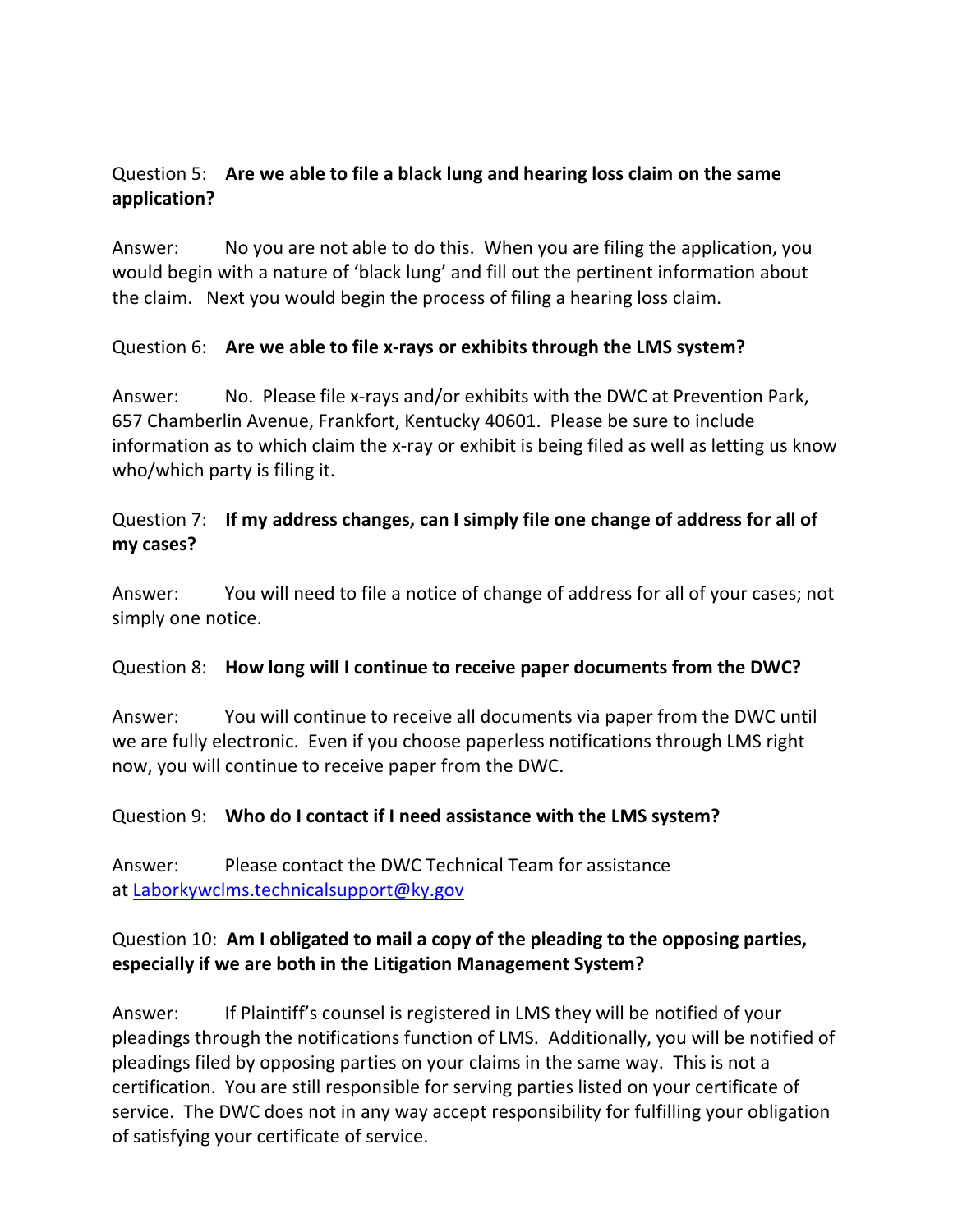Once the system is fully operational, users will be able to accept service via LMS by electing to receive paperless notifications. Additionally, attorneys can select the method of service when filing documents electronically. Please note: You may select paperless notifications currently in the LMS system; however, you will continue to receive paper and send paper until the system is fully operational.

#### Question 11: **When will we be able to submit forms in LMS electronically?**

Answer: We hope to begin accepting electronic claim filings in August 2016.

## Question 12: **What do you do if you know that a claimant has a prior worker's comp claim but has absolutely no information (claim number, etc.) about the previous claim? Also, if you are claiming a cumulative injury and there is not specific date of injury, how do you answer the date of injury question?**

Answer: You should file an open records request as you do now to obtain the necessary information to answer the questions during the process of filing the claim. Currently if you are claiming a cumulative trauma injury, the date of injury is dependent upon a multitude of factors established by case law and although the determination of the date of injury can be uncertain it is incumbent on the filing party to allege that date considering all legal and factual issues and the same process should be used in LMS.

## Question 13: **How would one go about entering insurance information for a selfinsured employer?**

Answer: The self-insured employer information is placed in the employer section of the web form and the same information is placed in the insurance section of the web form.

## Question 14: **How will you add the specific parts of the body injured under the multiple body parts?**

Answer: This information is not collected by LMS system at this time; simply select the pertinent 'multiple body part' selection.

## Question 15: **Does the new LMS system allow carriers to respond directly to pleadings or file responses to petitions?**

Answer: Carriers are not able to file documents in LMS. Their attorneys are able to file documents, but the carriers themselves are not able to do so. It would be considered the unauthorized practice of law.